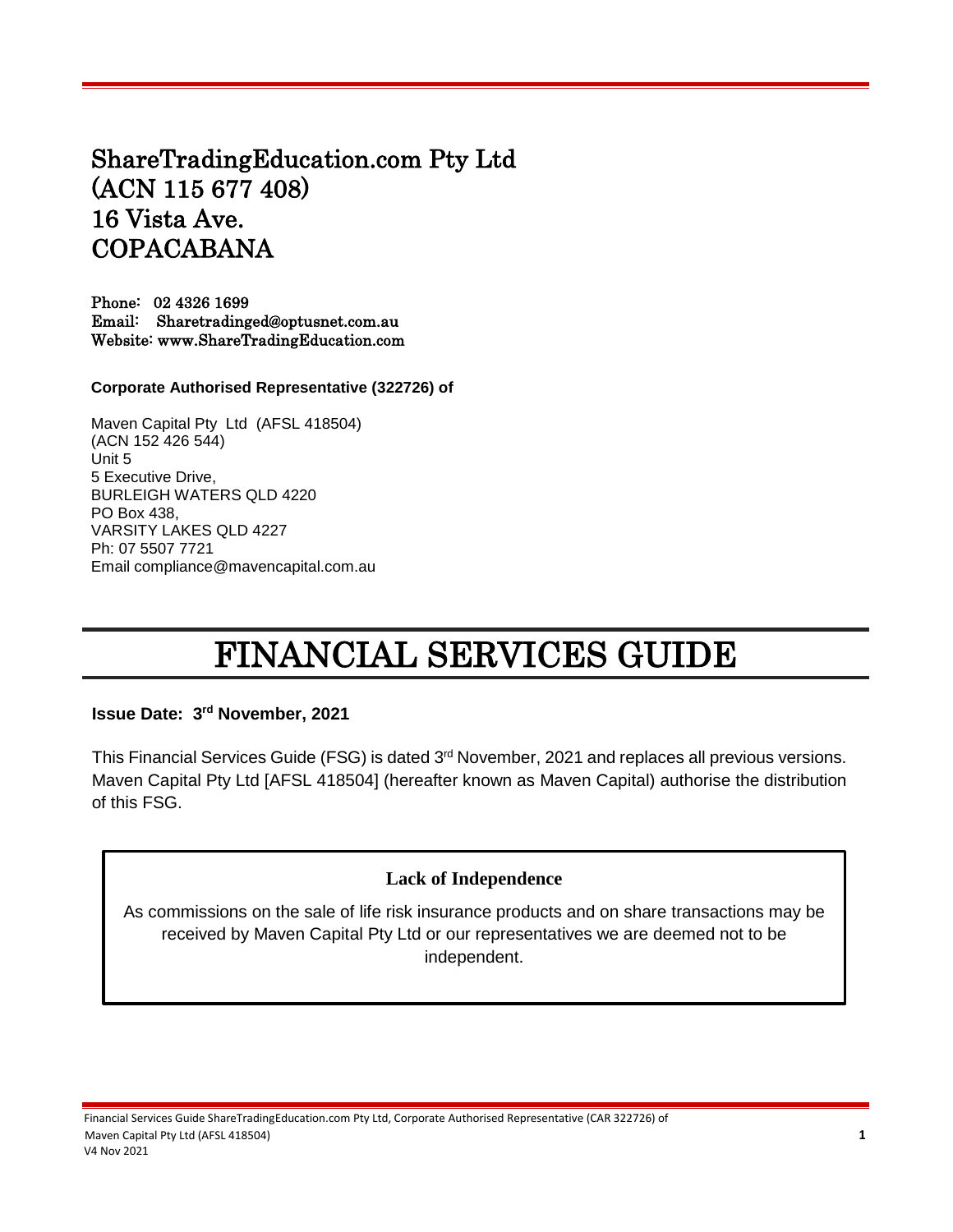# **About This Guide**

This Financial Services Guide (FSG) is an important document that is designed to tell you about:

- Who we are.
- How you can contact us.
- The financial services we offer so you can make an informed decision whether to use those services.
- Information we need from you.
- The cost of our advisory services and how we pay our representatives.
- What to do if you have a complaint about our services.

If you need further information on any of these matters, please ask.

# **About Us**

ShareTradingEducation.com Pty Ltd (hereafter known as STE) is a Financial Services Company facilitating Advisory Services to Retail and Wholesale Clients in Securities, Managed Investments and ETF Portfolio Signals Service.

#### **Information provided by STE is General Financial Product Advice only and is prepared without taking account of any client's objectives, financial situation or needs**.

You should consider seeking the advice of relevant taxation, superannuation, and/or other relevant advisers before the information is acted on.

We will not provide advice on classes of financial products other than those identified in STE authorisations through the Licensee, Maven Capital. The licensee is ultimately responsible for the advice provided and services offered to clients of STE. Accordingly, within this FSG, some references to 'we' refer to information which will be required to be collected by the licensee.

STE and Maven Capital are not registered tax agents and any reference to tax is incidental and must be confirmed with a registered tax agent.

# **So what do we do?**

We publish unique education on how you can use Jim Berg's profitable *'Weight-of-Evidence'* strategies – to invest and trade in Australian, USA and other stock markets …….whether you're 18 or 80.

ShareTradingEducation.com provides education and ongoing training together with general advice trading recommendations for Securities, ETFs, Managed Investments and ETF Portfolio Signal Service. ShareTradingEducation.com may also provide research data on specific companies at the request of clients. These services are delivered through the ShareTradingEducation.com websites, DVDS, video streaming, weekly 'Investing & Online Trading' Stock Market Report, Home Study Courses, various Signals Services for Share Trading & Investing and ETF Portfolio Investing, webinars and workshops.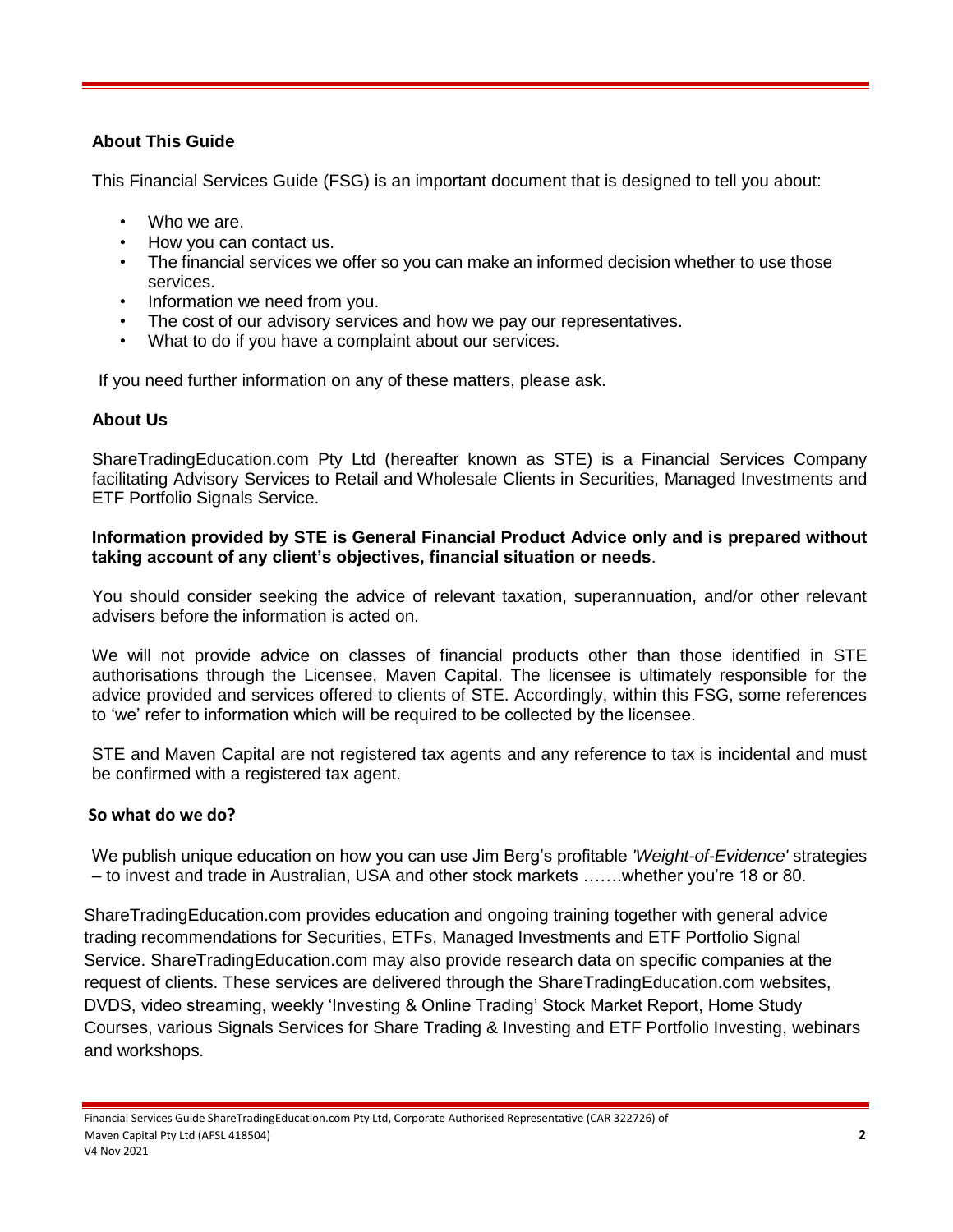Full details of our Terms and Conditions of use of our website can be found at https://www.sharetradingeducation.com/terms-and-conditions.aspx

# **What Are Our Authorisations**

STE is authorised to provide general financial product advice on the following products;

#### **Deposit and Payment Products – Basic and Non Basic Products Securities Managed Investments**

STE is authorised to provide these advisory services to retail and wholesale clients.

# **Who Is Your Adviser?**

STE is your Adviser and is a Corporate Authorised Representative No. (322726) of Maven Capital Pty Ltd (AFSL 418504).

# **To Obtain Services From Us**

If you do not have a nominated adviser, you can contact us at –

Office Address: ShareTradingEducation.com Pty Ltd 16 Vista Ave COPACABANA NSW 2251 Ph (02) 4326 1699 | Email – Sharetradinged@optusnet.com.au

As the Licensee, Maven Capital is responsible for the advice you receive from us. If your adviser is unable or unwilling to provide you with advice or services in respect of certain products, the adviser will refer you to another representative of Maven Capital, who should be able to assist you.

Maven Capital can be contacted by phone on 07 5507 7721 or email at [compliance@mavencapital.com.au.](mailto:compliance@mavencapital.com.au)

# **General Financial Advice**

Because we are financial publishers and not your financial advisor, we don't provide investment advice that is tailored to your personal situation. While we make specific recommendations, they should not be construed as personal investment advice.

**We will only offer you General Financial Product Advice**. You should note that general financial advice does not relate specifically to you and therefore may not be appropriate to your particular financial needs, objectives and financial circumstances.

You need to take this into account before deciding whether or not to act on it.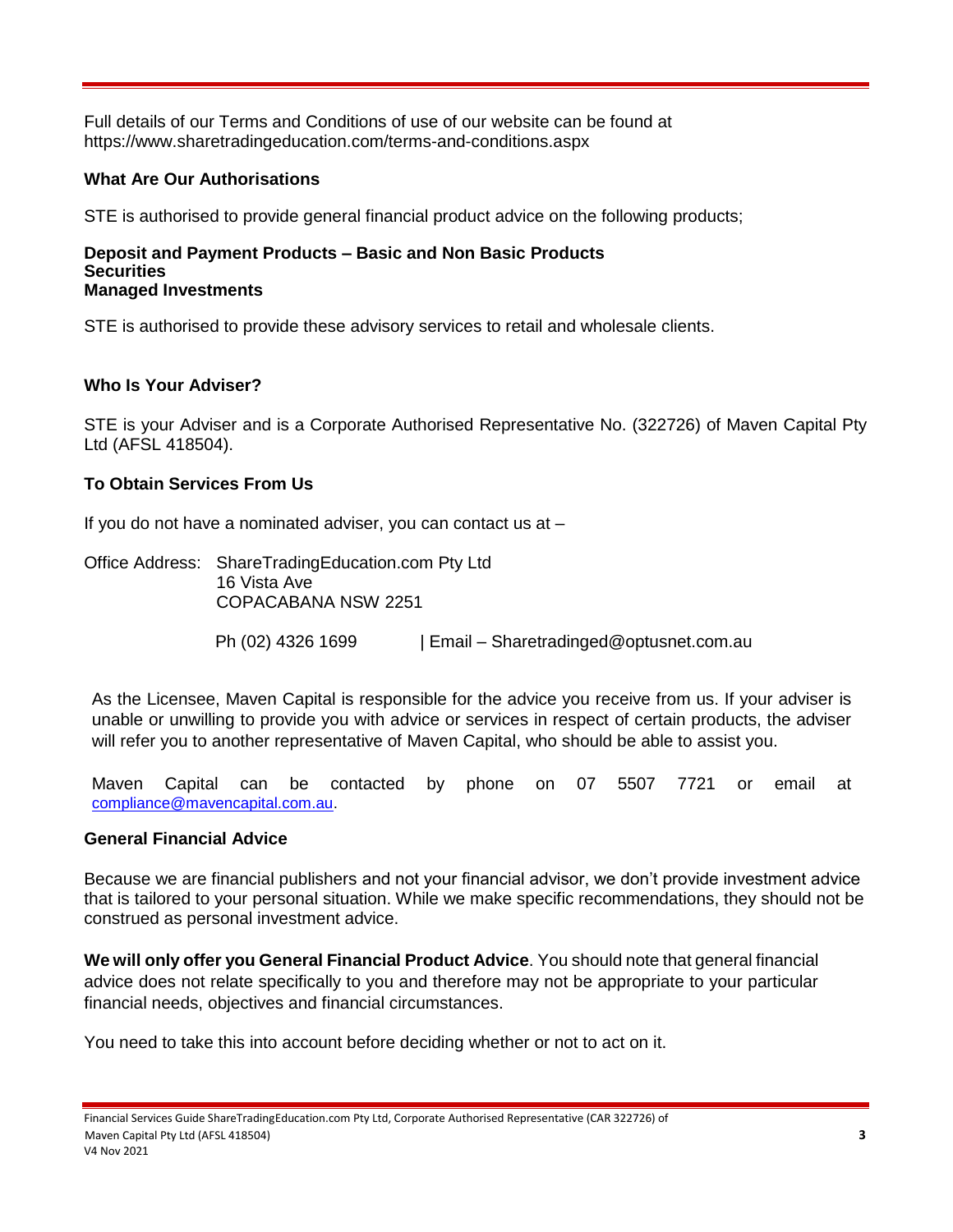When we answer questions from readers, our advice is of a general nature only and is not a substitute for advice from a financial advisor.

To be clear: You should seek independent financial advice before acting on any of our recommendations."

# **What Do We Expect From You?**

We expect that you will provide us with accurate information that we request so that we have a reasonable basis on which to provide you with general advice.

We expect that you will use our advice to enable you to make informed financial decisions.

# **What Are The Possible Consequences Of Not Providing This Information?**

You are of course at liberty to decline to provide some or all of this information, but in certain cases, your failure to provide information may place us in a position where we cannot provide any advice or any financial services to you.

# **AML/CTF**

As a financial service provider, we have an obligation under the Anti-Money Laundering and Counter Terrorism Finance Act to verify your identity and the source of any funds. This means that before investing any funds with a licensee's adviser, the licensee will ask you to present identification documents such as passports and drivers licence. We will also have access to copies of this information. We assure you that this information will be held as per our Privacy Policy.

#### **Privacy**

We are committed to implementing and promoting a privacy policy which will ensure the privacy and security of your personal information. A copy of our privacy policy can viewed at https://www.sharetradingeducation.com/privacy-policy.aspx

A copy of our licensee's privacy policy will be provided upon your request by calling 07 5507 7721 or email at [compliance@mavencapital.com.au](mailto:compliance@mavencapital.com.au) or via the Maven Capital website www.mavencapital.com.au.

#### **How are we Paid for the Services We Provide?**

STE charges its clients for the education and reports it provides to its clients and articles posted on its websites via the resources section of its website.

Fees and charges will be fully disclosed to you for your approval prior to STE providing any service to you.

#### **What Fees, Commissions or other Benefits?**

Employees of STE are remunerated in a variety of ways including salary, wages, bonuses and commissions based on sales generated.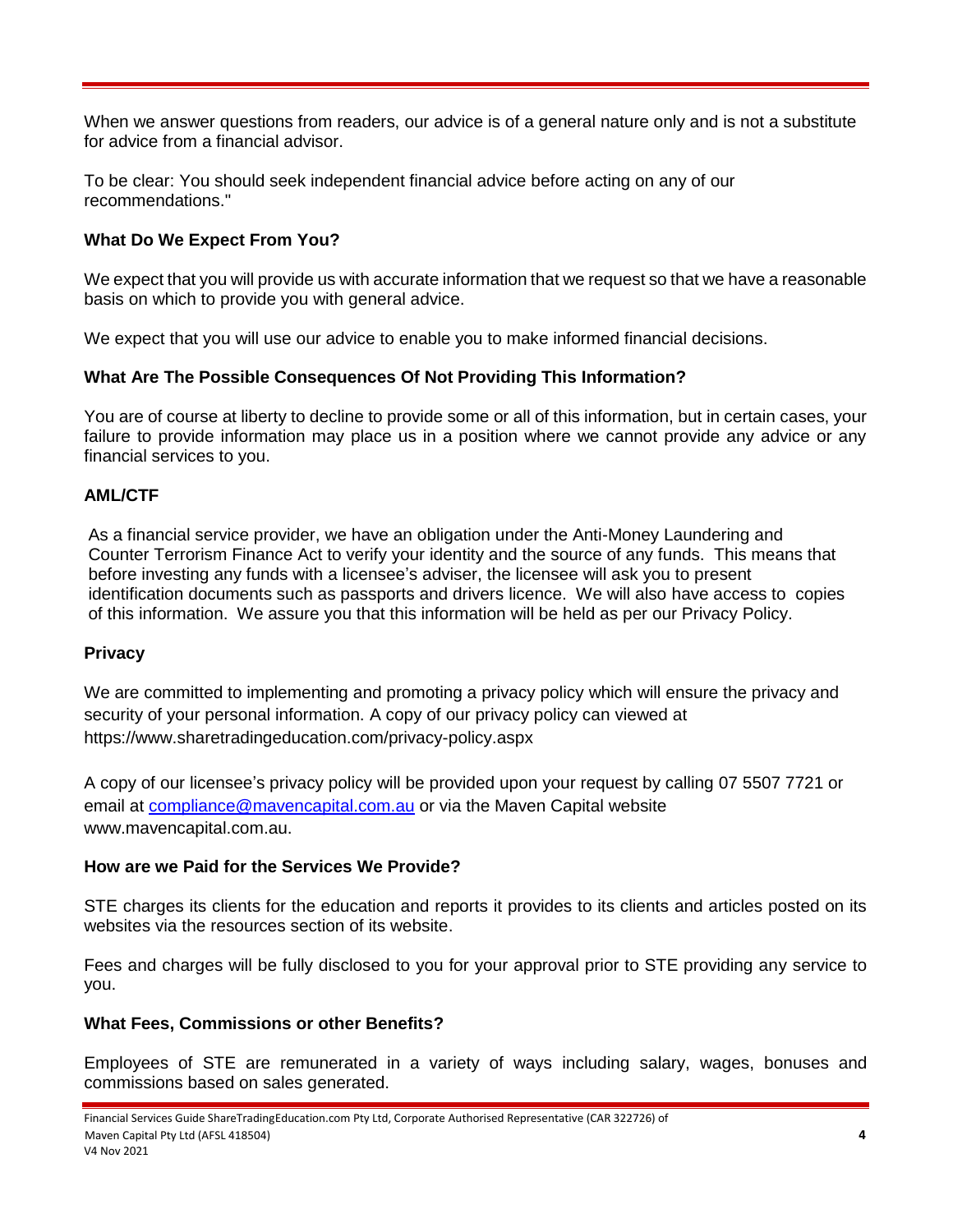## **Combination of Fees and Commissions**

Full disclosure of all fees will be contained in the Service Agreement that the licensee will prepare for you. However, you will not be charged unless you have agreed to engage our services, the details of which are contained within the letter of engagement.

## **Do any Relationships Exist Which Might Influence The Service or Advice I Receive?**

Neither STE nor Maven Capital are owned by any Fund Manager or institution. STE is remunerated by subscription fees that it charges its members, fees charge for educational courses and may receive a fee for trades executed through Maven Capital, these fees are available by contacting STE.

Our advisers are aware of their obligations to disclose the extent and nature of any relationship or conflict of interest at the time the advisers provide a financial service in those products. A full list of products provided is available by calling 07 5507 7721 or email at [compliance@mavencapital.com.au.](mailto:compliance@mavencapital.com.au)

# **Will You Give Me Advice That is Suitable To My Investment Needs and Financial Circumstances?**

No, as this would be regarded as providing Specific or Personal Advice, for which we are not authorised.

#### **What Should I Know About Any Of The Risks of The Investment Recommendations Made To Me?**

#### **STE are authorised by Maven Capital to provide general financial product advice only**.

General advice includes information contained in our education material, reports, various Signals Services and information about the outlook of the markets. The information provided in our course content and website resources do not provide advice about products suitable for your particular needs, objectives or financial circumstances, even if we may give examples of individual stocks, shares or ETFs or have commented in view of the current or future market conditions or prospects for the Securities and Managed Investments.

This information does not constitute personal investment advice and it has been prepared without taking into account your objectives, financial situation or needs.

You should always consider the appropriateness of the advice, in light of your own objectives, financial situation or needs before acting on the advice. You should consider and discuss this information with your financial adviser before making your own investment choice.

# **What Information Do You Maintain You Maintain in My File And Can I Examine My File?**

We and our licensee Maven Capital need to hold all information you give us for a period of 7 years. Yes you can view information held by making a request.

#### **How Can I give you Instructions Regarding My Account?**

You may specify how you would like to give STE or Maven Capital instructions, for example, by telephone, email or other means.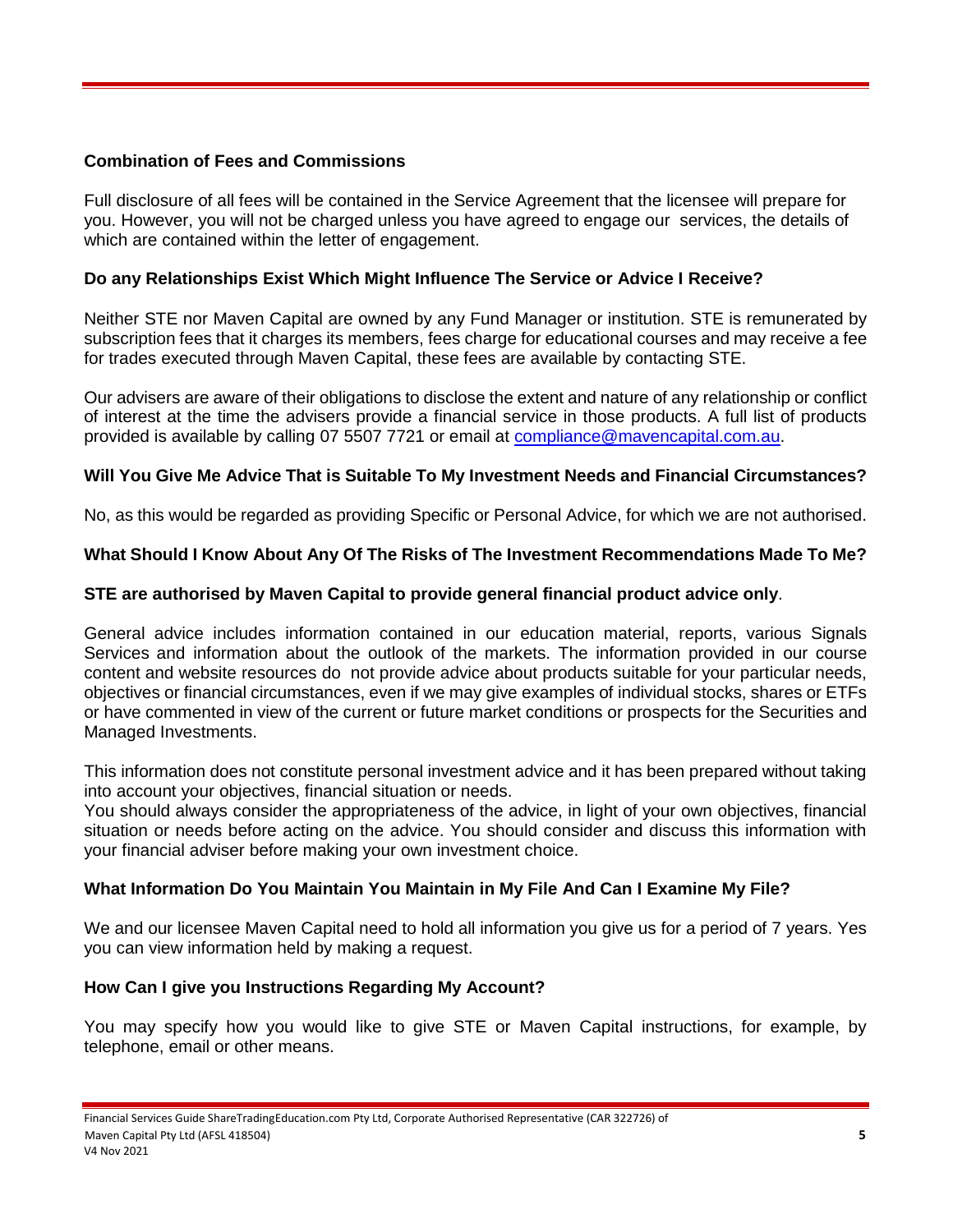#### **What Kind Of Compensation Arrangements Are In Place And Are These Arrangements Compliant?**

STE confirms that arrangements are in place both through STE and Maven Capital to ensure that it continues to maintain Professional Indemnity Insurance in accordance with Section 912B of the Corporations Act 2001, (as amended). In particular the Professional Indemnity Insurance, subject to its terms and conditions, provides indemnity up to the sum insured for the Licensee and its authorised representatives in respect of our authorisations and obligations under the Australian Financial Services License.

#### **How reliable is your education?**

Direct investing in the stock market can result in financial loss. The past performance of the education and resources we provide is not and should not be taken as an indication of future performance. Caution should be exercised in assessing past performance. Our service, like all other financial services, is subject to market forces and unpredictable events that may adversely affect its future performance.

#### **Raise a Complaint or Provide Feedback.**

ShareTradingEducation.com is committed to providing quality service and advice to our clients in their quest to achieve their financial goals. If we have not lived up to this commitment and you have a concern or complaint, we want you to let us know so that we can ensure your issue is dealt with in a fair and balanced way.

Our commitment extends to providing accessible dispute resolution service. If you have a complaint, concern or comment about the service provided to you, we ask that you take the following steps:

• Contact ShareTradingEducation.com via email at [sharetradinged@optusnet.com.au](mailto:sharetradinged@optusnet.com.au) or mail your complaint to us at:

ShareTradingEducation.com Pty Ltd 16 Vista Avenue Copacabana, NSW 2251

• If you would feel more comfortable speaking to someone else or your complaint is not acknowledged, we ask that you contact the Complaints Manager at Maven Capital on (07) 5507 7721 or via email at [compliance@mavencapital.com.au.](mailto:compliance@mavencapital.com.au) You can also mail your complaint to:

Maven Capital Pty Ltd PO Box 438 Varsity Lakes QLD 4227

Once we receive your complaint or comment we will try to resolve your complaint quickly and fairly. We will acknowledgement receipt of your complaint within one business day of receiving it. If your complaint is not resolved to your satisfaction within a further 30 days, you can raise your concerns with the Australian Financial Complaints Authority (AFCA).

Financial Services Guide ShareTradingEducation.com Pty Ltd, Corporate Authorised Representative (CAR 322726) of Maven Capital Pty Ltd (AFSL 418504) **6** V4 Nov 2021